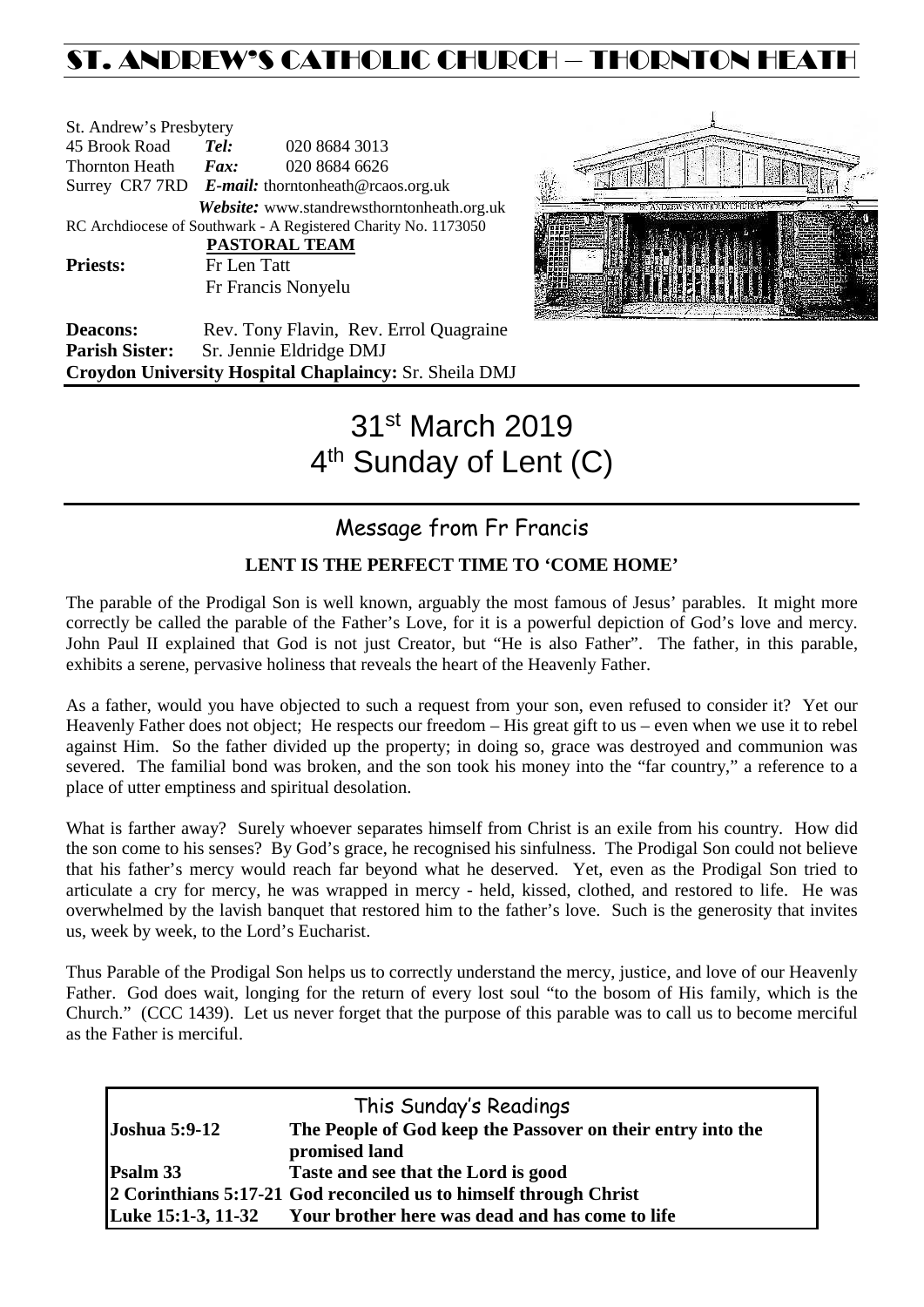# Diary for the Week

|                                                 |                               | יוטט זז טוויו וטן                      |                                 |  |
|-------------------------------------------------|-------------------------------|----------------------------------------|---------------------------------|--|
| Sunday 31 <sup>st</sup> March                   |                               | 6.00pm (Saturday) First Mass of Sunday | In Honour of Our Lady of Africa |  |
| $4th$ Sunday of Lent                            | 9.30am                        | Mass                                   | Felix Chukwudi Onyia RIP        |  |
|                                                 | 11.30am                       | Mass $(2nd$ Scrutiny for               | Michael Maloney RIP             |  |
| Mother's Day                                    |                               | Catechumens RCIA)                      |                                 |  |
|                                                 | 4.00 <sub>pm</sub>            | <b>Confirmation Session 6</b>          |                                 |  |
|                                                 | 5.00pm                        | <b>Rosary</b>                          |                                 |  |
|                                                 | $5.15 - 5.45$ pm              | <b>Exposition and Benediction</b>      |                                 |  |
|                                                 | 6.00 <sub>pm</sub>            | Mass                                   | Parishioners                    |  |
|                                                 | $7.00 - 9.00$ pm              | <b>Charismatic Prayer Group</b>        |                                 |  |
| Monday 1 <sup>st</sup> April                    | 7.30am                        | Mass                                   | Francis D'Souza RIP (Anniv)     |  |
| Acts 2:14, 22-32                                | 10.00am                       | Mass                                   | J. Okoroafor & Family           |  |
|                                                 |                               |                                        |                                 |  |
| Mt 28:8-15                                      | 12noon                        | <b>Mass in Hospital</b>                |                                 |  |
|                                                 | $5.45 - 7.15$ pm              | <b>Beavers (hall)</b>                  |                                 |  |
|                                                 | $7.00 - 8.00$ pm              | <b>Parish Surgery</b>                  |                                 |  |
|                                                 | $7.30 - 9.00$ pm              | Scouts (hall)                          |                                 |  |
| Tuesday 2 <sup>nd</sup> April                   | 7.30am                        | Mass                                   | Lurdina Da Cruz (w/b)           |  |
| <b>St Francis of Paola</b>                      | 10.00am                       | <b>Mass</b>                            | <b>Michael Maloney RIP</b>      |  |
| Ezk 47:1-9.12                                   | 6.30pm                        | <b>FHC Parents Meeting (hall)</b>      |                                 |  |
| $Jn 5:1-16$                                     | 7.45pm                        | R.C.I.A.                               |                                 |  |
| Wednesday 3rd April                             | 7.30am                        | <b>Mass</b>                            | Special Intention of C.C.       |  |
| Is 49:8-15                                      | 10.00am                       | <b>Mass followed by Stations</b>       | <b>Barbara Scott RIP</b>        |  |
| $Jn 5:17-30$                                    |                               | of the Cross                           |                                 |  |
|                                                 | 2.00pm                        | <b>Active Retirement Group</b>         |                                 |  |
|                                                 | 6.00pm                        | <b>Lectio Divina Group (hall)</b>      |                                 |  |
|                                                 | 7.30pm                        | <b>Legion of Mary (hall)</b>           |                                 |  |
| Thursday 4 <sup>th</sup> April                  | 7.30am                        | Mass                                   | T.W.M. Group                    |  |
| St Isidore                                      | 10.00am                       | Mass                                   | Theresa McSorley RIP            |  |
| Ex 32:7-14                                      | $7.00 - 8.30$ pm              | <b>Cubs (St James the Great)</b>       |                                 |  |
| Jn 5:31-47                                      | 7.15pm                        | Lenten Film (hall)                     |                                 |  |
| Friday 5 <sup>th</sup> April                    | 6.30am                        | Mass                                   | Mr Riffat RIP                   |  |
|                                                 | 10.00am                       | <b>Mass followed by Stations</b>       | Mr & Mrs I. D'Cruz RIP          |  |
| <b>First Friday</b><br><b>St Vincent Ferrer</b> |                               | of the Cross                           |                                 |  |
|                                                 |                               |                                        |                                 |  |
| Wis 2:1. 12-22                                  | 6.30pm                        | <b>Syro Malabar Mass</b>               |                                 |  |
| Jn 7:1-2. 10. 25-30                             | 8.00pm                        | <b>Stations of the Cross</b>           |                                 |  |
| Saturday 6 <sup>th</sup> April                  | 9.30am                        | Mass                                   | Private Intention               |  |
| Jer 11:18-20                                    | $10.00 - 10.30$ am            | <b>Confessions</b>                     |                                 |  |
| Jn 7:40-53                                      | $10.15 - 11.30$ am            | <b>Friends of the Holy Family</b>      |                                 |  |
|                                                 | 3.00 -4.00pm                  | <b>Rehearsals: Children's</b>          |                                 |  |
|                                                 |                               | <b>Stations of the Cross</b>           |                                 |  |
|                                                 | $5.00 - 5.30$ pm              | <b>Confessions</b>                     |                                 |  |
|                                                 | 6.00 <sub>pm</sub>            | First Mass of Sunday (3rd              | Mr Thomas (Intention)           |  |
|                                                 |                               | Scrutiny for Catechumens RCIA)         |                                 |  |
| Sunday $7th$ April                              | 9.30am                        | <b>Mass</b>                            | Parishioners                    |  |
| $5th$ Sunday of Lent                            | 11.30am                       | Mass                                   | Paul Etuka RIP                  |  |
|                                                 | 4.00pm                        | <b>Confirmation Session 7</b>          |                                 |  |
|                                                 | 5.00pm                        | <b>Rosary</b>                          |                                 |  |
|                                                 | $5.15 - 5.45$ pm              | <b>Exposition and Benediction</b>      |                                 |  |
|                                                 | 6.00 <sub>pm</sub>            | Mass                                   | Franklyn Pereira RIP (Anniv)    |  |
|                                                 | $7.00 - 9.00$ pm              | <b>Charismatic Prayer Group</b>        |                                 |  |
|                                                 |                               |                                        |                                 |  |
|                                                 |                               | Money Matters                          |                                 |  |
|                                                 | <b>Collection Last Sunday</b> |                                        | £1,294.39                       |  |
|                                                 | Payment by Standing Order     |                                        | £ 761.00                        |  |
|                                                 | Total offertory               |                                        | £2,055.39                       |  |
| Thank you for your generosity                   |                               |                                        |                                 |  |
| Altar Servers                                   |                               |                                        | Church Cleaners                 |  |
| This week<br>Team 1                             |                               |                                        | This week Judie's Crew          |  |
| Next week<br>Team 2                             |                               |                                        | Next week Fifi's Group          |  |
|                                                 |                               |                                        |                                 |  |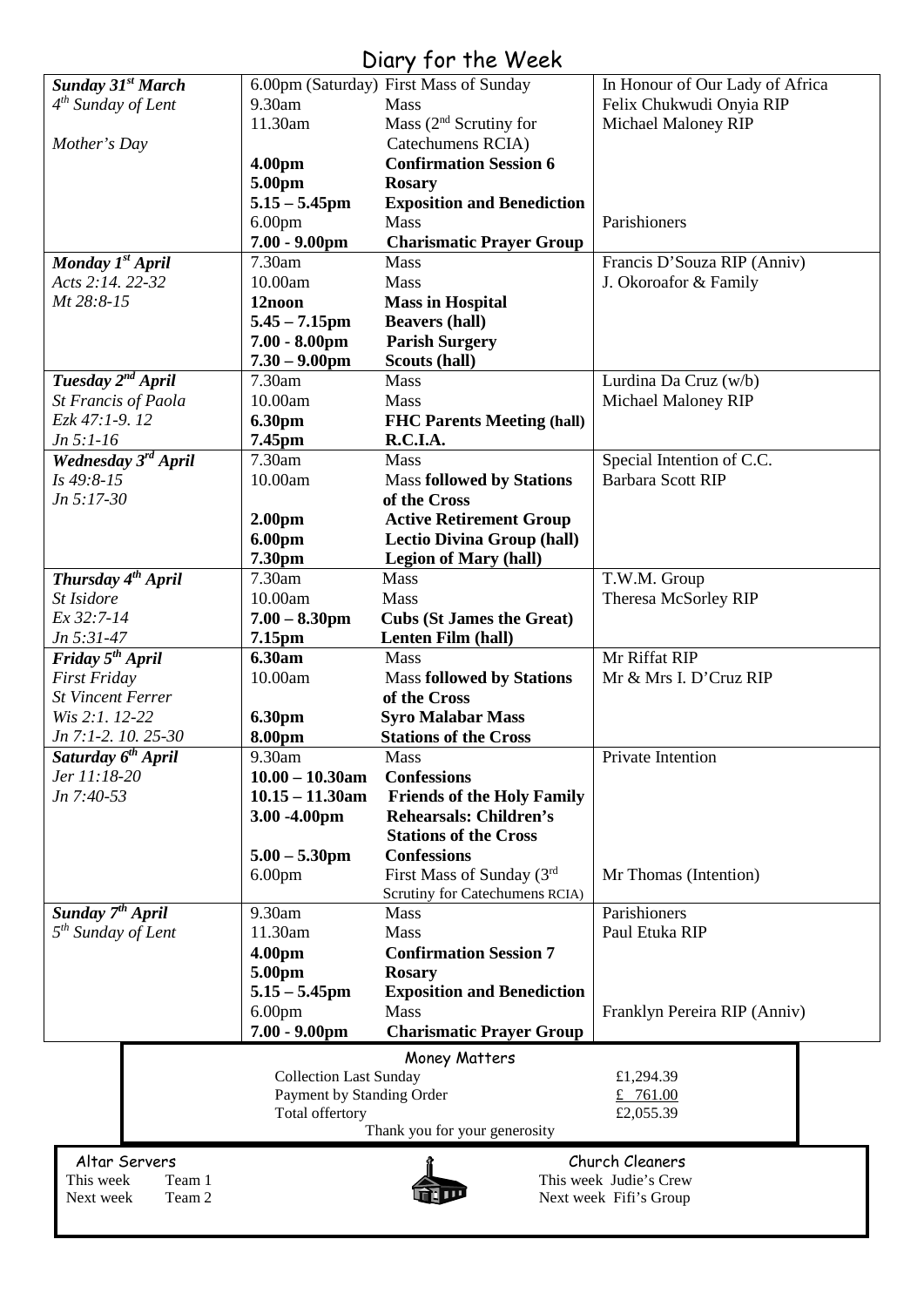# St. Andrew's Parish Notices

### **MISSIO RED BOX COLLECTIONS**

There will be a collection of all monies this weekend 30/31 March. Please can all red box holders bring their boxes to be emptied before the Mass. If you are unable to attend Mass, please contact Savio on 07902 933534. Also please collect your copy of the Mission Today Spring 2019 booklet from the porch to read about the work of Missio around the world.

#### **GIFT AID ENVELOPES 2019/2020**

Gift Aid envelopes for 2019/2020 will be distributed this weekend 30/31 March. Please collect your envelopes after each Mass. This is also a good opportunity for you to sign up if you are not already in the scheme. The Gift Aid Scheme allows the parish to claim 25p tax back from HMRC for every £1 you donate. It will not cost you any extra. The only requirement is you must be paying UK tax. For further details please contact Albert Tang, contact details on the back of the newsletter.

#### **FRIENDS OF THE HOLY FAMILY**

An invitation to all our families, young adults and children, please join us on Saturday 6<sup>th</sup> April from 10.15am to 11.30am in the hall for a power-point presentation shown as a visual aid to pray the Rosary and there is also a short children's DVD on saints. All are most welcome.

# **CHILDREN'S STATIONS OF THE CROSS ON GOOD FRIDAY**

All children from St. Andrew's parish, years 1 to 6, are invited to take part in the Stations of the Cross on Good Friday. Please come along to rehearsals on Saturday  $6<sup>th</sup>$  April and 13th April in the Church from 3.00 -4.00pm in readiness for Good Friday 19<sup>th</sup> April at 10.00am to get costumes and be ready for Stations of the Cross at 10.45am. The younger children will carry banners and take part in the procession and the older children will read the stations. It is very important that all children involved attend the rehearsals. For further information, please contact Ized 07798 941387 and Bernadette 07729 322571.

# **LENT 2019**

#### **Lenten Masses in Croydon University Hospital**

There will be Mass every Monday during Lent at 12noon in the Hospital Chapel. All are most welcome.

#### **Stations of the Cross**

Fridays 10.30am Stations of the Cross (led by parishioners) and at 8.00pm (led by different Parish groups) and also after 10am Mass on Wednesdays (led by parishioners).

#### **Friday Masses**

During Lent please note that our usual 7.30am Mass will be at **6.30am** on Fridays.

#### **Films of Stories from the Bible**

During Lent we will be showing some films of Stories from the Bible. The next one will be on Thursday 4<sup>th</sup> April showing "The Story of Esther" starting at 7.15pm. All films will be shown on Thursdays in our hall starting with teas and coffees at 7.00pm. Please see the poster in the porch for more details.

#### **Parish Penitential Service**

We will be holding our Parish Penitential Service on Monday 15<sup>th</sup> April at 7.00pm This is a great way to prepare for Easter and there will be other Priests available to hear individual confessions.

# **FIRST HOLY COMMUNION**

There is a parents meeting on Tuesday  $2<sup>nd</sup>$  April at 6.30pm in the hall.